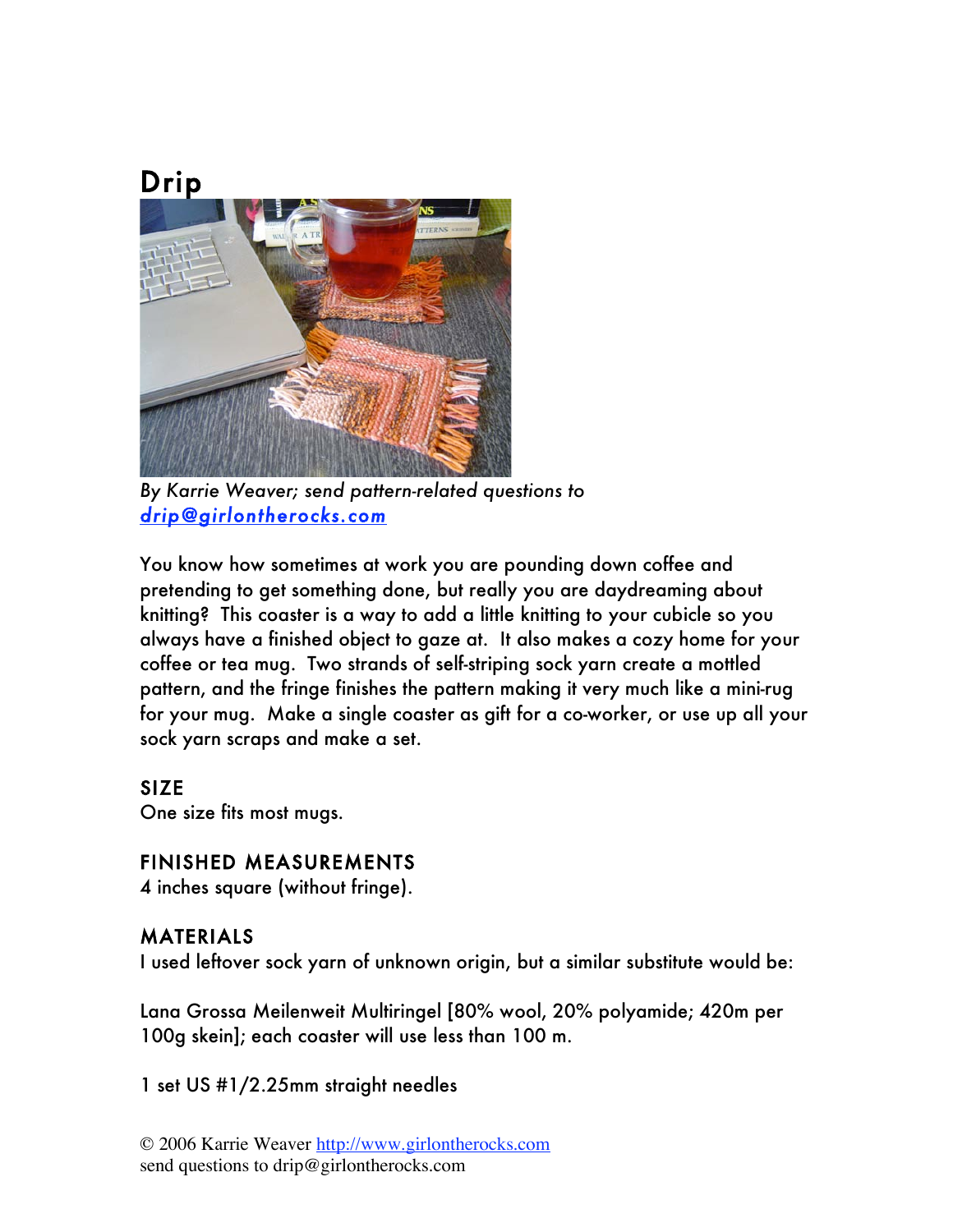notions required: 1 D/3.25mm Crochet Hook, scissors

# GAUGE

This is such a quick project, and useful in so many sizes that it is almost easier to knit a coaster instead of a gauge swatch.

24 sts/48 rows  $=$  4" in garter stitch



#### PATTERN NOTES

This pattern uses two strands of sock yarn held together. If you use self-striping sock yarn and would like to preserve the original striping pattern, divide your yarn into two balls and match up the yarns at a color change. For a mottled effect, you can pull one strand from the outside and one strand from the inside of a center-pull ball. This method effectively reverses the striping pattern of one strand.

The shape of the coaster is created by a double decrease at the center of every other row where the center three stitches are decreased to one. The clean edge is the result of slipping the first stitch of every row, and purling the last stitch.

## PATTERN

Using the long-tail cast on method CO 49 sts. Row 1: sl 1, k22, sl 1, k2tog, psso, k22, p1. (47 sts) Row 2 and all even rows: sl 1, knit until 1 st remains, p1. Row 3: sl 1, k21, sl 1, k2tog, psso, k21, p1. (45 sts) Row 5: sl 1, k20, sl 1, k2tog, psso, k20, p1. (43 sts) Row 7: sl 1, k19, sl 1, k2tog, psso, k19, p1. (41 sts) Row 9: sl 1, k18, sl 1, k2tog, psso, k18, p1. (39 sts)